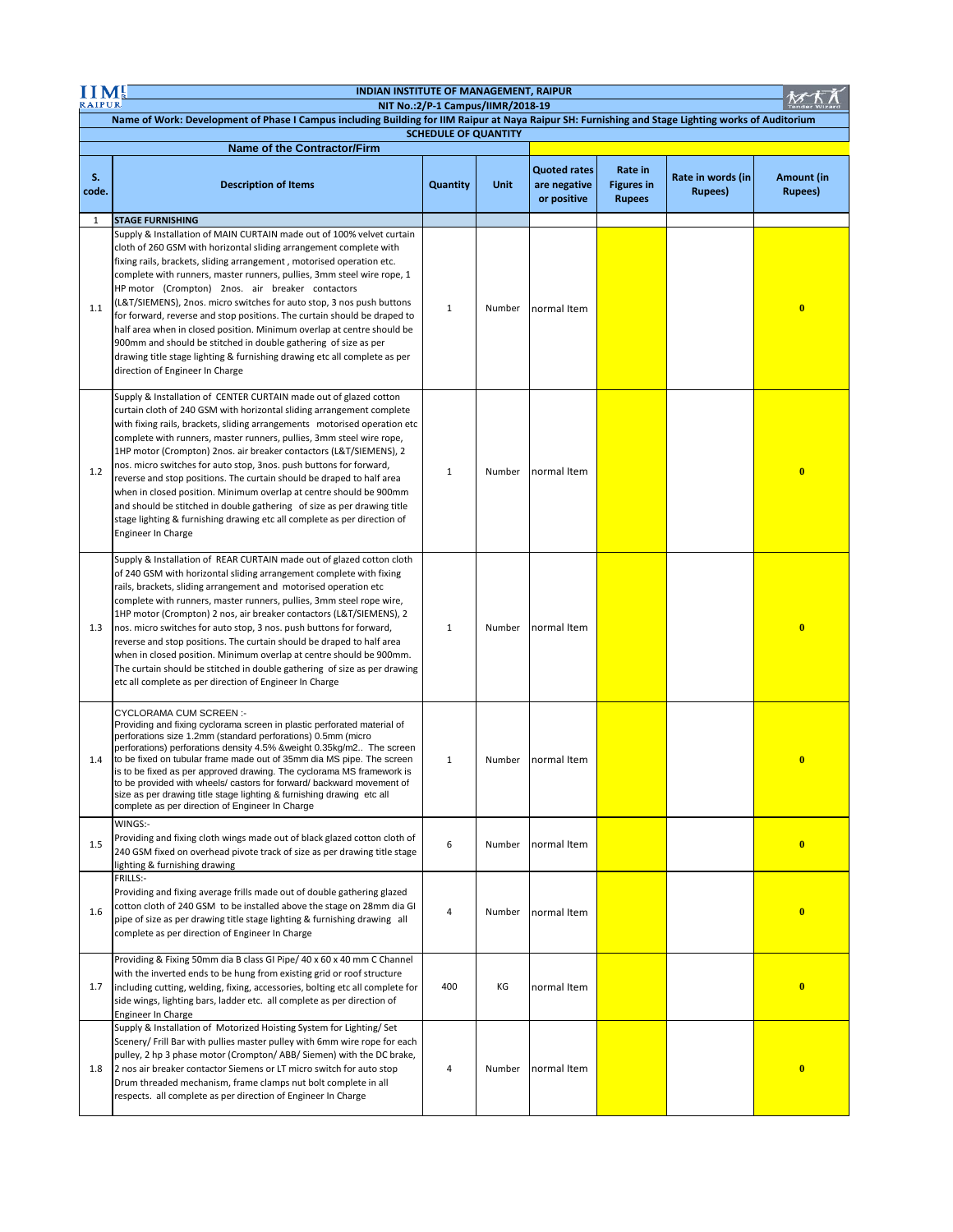| 1.9            | providing & fixing of M.S. Pipe Ladders to be provided on sides of the<br>Stage to be fixed on the existing Structure or top grid. Made of 50mm x<br>25mmx3mm MS pipe to fix 3 nos. lights on each ladder including painting<br>etc as required. all complete as per direction of Engineer In Charge                                                                                                                                                                                                                                                                                                                                                                                                                                                                                                                                                                                                                                                                                                                                                                                                                                                                                                                                                                                                                                                                                                                                                                                                                                                                                                                                                                                       | 6              | Number | normal Item |  | $\bf{0}$ |
|----------------|--------------------------------------------------------------------------------------------------------------------------------------------------------------------------------------------------------------------------------------------------------------------------------------------------------------------------------------------------------------------------------------------------------------------------------------------------------------------------------------------------------------------------------------------------------------------------------------------------------------------------------------------------------------------------------------------------------------------------------------------------------------------------------------------------------------------------------------------------------------------------------------------------------------------------------------------------------------------------------------------------------------------------------------------------------------------------------------------------------------------------------------------------------------------------------------------------------------------------------------------------------------------------------------------------------------------------------------------------------------------------------------------------------------------------------------------------------------------------------------------------------------------------------------------------------------------------------------------------------------------------------------------------------------------------------------------|----------------|--------|-------------|--|----------|
| 1.10           | providing & fixing of GI "C" track / Strut of Size 40X60X40mm / 40 x 50<br>x40 mm, 2.5 mm thick forming a grid system for suspending light bars /<br>Curtain Mechanism and other equipment for fulfilling all the lighting<br>requirement forming Grid of 1.2 x 1.2 Mtr for Stage Lighting for<br>suspension and fixing bars etc. complete with the spring type nuts and<br>washers as required and size as per drawing in stage area etc all<br>complete as per direction of Engineer In Charge                                                                                                                                                                                                                                                                                                                                                                                                                                                                                                                                                                                                                                                                                                                                                                                                                                                                                                                                                                                                                                                                                                                                                                                           | $\mathbf{1}$   | Number | normal Item |  | $\bf{0}$ |
| $\overline{2}$ | <b>STAGE LIGHTS</b>                                                                                                                                                                                                                                                                                                                                                                                                                                                                                                                                                                                                                                                                                                                                                                                                                                                                                                                                                                                                                                                                                                                                                                                                                                                                                                                                                                                                                                                                                                                                                                                                                                                                        |                |        |             |  |          |
| 2.1            | LED PROFILE 36*<br>Supply & Installation of LED profile 200w 36* voltage0-90-250v/50-<br>60hz, working position: Any safe working position , lamp: super high<br>power LEDs; white 180w (cool white or warm white) average life time is<br>over 5000h,CRI:>90,Lens angle :19*/26*/36*,optinal, LED display<br>channel-2 ch, IP rate : IP 20 indor, speacial zoom funcation with manual<br>adjustment, control mode: master /slave synchronization, DMX 512<br>control and automatic ,run,construcation:die-casting aluminium housing<br>silver white and black, optinal. all complete as per direction of Engineer<br>In Charge                                                                                                                                                                                                                                                                                                                                                                                                                                                                                                                                                                                                                                                                                                                                                                                                                                                                                                                                                                                                                                                            | 16             | Number | normal Item |  | $\bf{0}$ |
| 2.2            | Supply, Installation, testing & commisioning of LED cob par LIGHT 200w 1<br>ld RGBW (Warm white optional) LED 4,6,7,9,3 DMX channel, End to end<br>capability digital display, Angle 25* (optional 30*, 45*) Dimmer 0-100%<br>linerly Adustable strobe:-0-20F.P.S., IP rating :-IP65, Control :-512, Ac<br>Power: 90-260v Auto Sensing, power con in and oout, power<br>consumption:220w ,DMX Data in/out 3 pin XLR. all complete as per<br>direction of Engineer In Charge                                                                                                                                                                                                                                                                                                                                                                                                                                                                                                                                                                                                                                                                                                                                                                                                                                                                                                                                                                                                                                                                                                                                                                                                                | 20             | Number | normal Item |  | $\bf{0}$ |
| 2.3            | Supply, Installation, testing & commisioning of Moving Head Sharpy Light<br>230w, POWER SUPPLIES 110-240V 50/60 Hz , INPUT POWER, LAMP<br>SOURCE Discharge lamp with a short arc burner in a reflector system -<br>Type: YODA MSD Platinum 7R,- Output Lamp power: 230W- Colour<br>temperature: 8,500 K,- Average life: 2,000 h OPTICS, 3-lens optical group<br>combination, Focus: electronic Light output at 20 meters (65 feet): 59,760<br>lux, COLOR SYSTEM Interchangeable color wheel with 14 colors + open<br>EFFECTS SECTION,I nterchangeable gobo wheel with 17 fixed gobos +<br>open, High speed shake effect, 8-face rotating prism SHARPY 23, Frost<br>filter, Mechanical shutter and adjustable speed strobe effect, Mechanical<br>dimmer, CONTROL AND PROGRAMMING 16 DMX 512 control channels<br>Display: LED RED Display Pan/Tilt Resolution: 16 bit, Movement control:<br>vectorial DMX signal connection: 3 PIN output, BODY, Aluminium<br>structure with die-cast plastic cover. Two side handles for transportation.<br>Device locking PAN and TILT mechanisms for transportation and<br>maintenance. MOVING BODY.Travel:- PAN = 540° - TILT =<br>50°ELECTRONICS, Function reset from the lighting desk ON/OFF lamp<br>control from the lighting desk" AUTOTEST" function from menu<br>Electronic monitoring with status error SAFETY DEVICES Bipolar circuit<br>breaker with thermal protection. Automatic break in power supply in<br>case of overheating or failed operation of cooling system. Forced<br>ventilation with axial fans. Hanging system: with fast-lock omega clamps<br>(1/4 turn) on the base. all complete as per direction of Engineer In<br>Charge | $\overline{2}$ | Number | normal Item |  | $\bf{0}$ |
| 2.4            | Supply, Installation, testing & commisioning of LED spot light 150w Cobe<br>LED current drive 5 Amp.colour temperture 3200k input voltage 100-<br>240v A/c on board 4 digital display 2 ch DMX with DMX<br>protocol, Aluminium hanging, cooling fan with P/c lens all complete as<br>per direction of Engineer In Charge                                                                                                                                                                                                                                                                                                                                                                                                                                                                                                                                                                                                                                                                                                                                                                                                                                                                                                                                                                                                                                                                                                                                                                                                                                                                                                                                                                   | 6              | Number | normal Item |  | $\bf{0}$ |
| 2.5            | <b>LED Fresnel light:</b><br>Supply, Installation, testing & commisioning of LED Fresnal light 150w<br>Cobe LED current drive 5 Amp.colour temperture 3200k input voltage<br>100-240v A/c on board 4 digital display 2 ch DMX with DMX<br>protocol, Aluminium hanging, cooling fan with Fresnal lens. all complete<br>as per direction of Engineer In Charge                                                                                                                                                                                                                                                                                                                                                                                                                                                                                                                                                                                                                                                                                                                                                                                                                                                                                                                                                                                                                                                                                                                                                                                                                                                                                                                               | 16             | Number | normal Item |  | $\bf{0}$ |
| 2.6            | Supply, Installation, testing & commisioning of Blinder 4way Light sources<br>:DWE 120v 650w x4, Power supply: Ac 220v-240v/50hz, DMX channel:-1<br>channel Dimmer. all complete as per direction of Engineer In Charge                                                                                                                                                                                                                                                                                                                                                                                                                                                                                                                                                                                                                                                                                                                                                                                                                                                                                                                                                                                                                                                                                                                                                                                                                                                                                                                                                                                                                                                                    | 8              | Number | normal Item |  | $\bf{0}$ |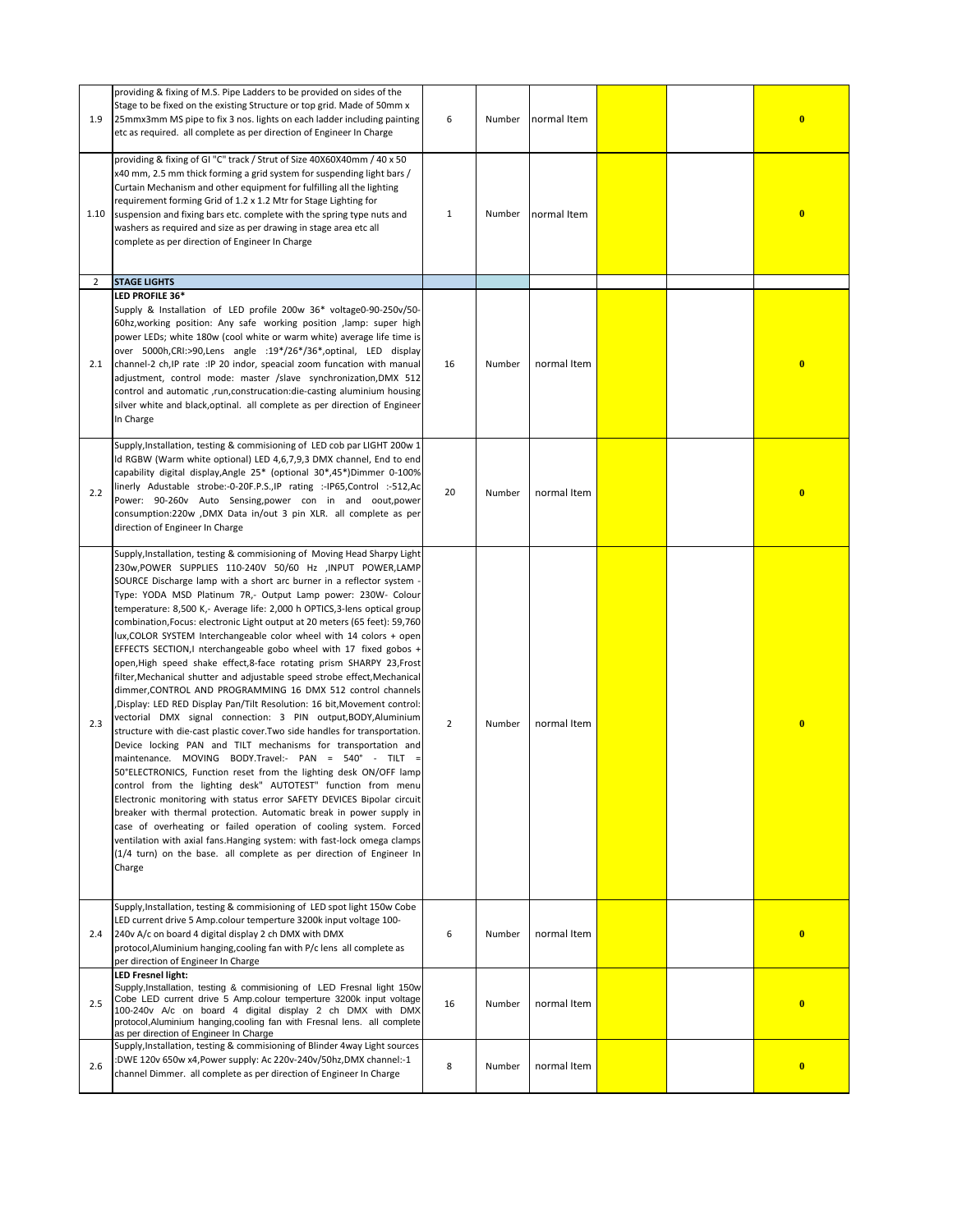|                | Supply, Installation, testing & commisioning of LED Cob24 (4in1) Light<br>250w RGBW 10w Each x24 LED,80* reflector,Die-casting aliminium<br>housing silver, white, black ect optional master slave synchronization, DMX                                                                                                                                                                                                                                                                                                                                                                                                                                                                                                                                                                                                                                                                                                                                                                                                                                                                                                                                                                                                                                                                                                                                                                                      |                |        |             |  |          |
|----------------|--------------------------------------------------------------------------------------------------------------------------------------------------------------------------------------------------------------------------------------------------------------------------------------------------------------------------------------------------------------------------------------------------------------------------------------------------------------------------------------------------------------------------------------------------------------------------------------------------------------------------------------------------------------------------------------------------------------------------------------------------------------------------------------------------------------------------------------------------------------------------------------------------------------------------------------------------------------------------------------------------------------------------------------------------------------------------------------------------------------------------------------------------------------------------------------------------------------------------------------------------------------------------------------------------------------------------------------------------------------------------------------------------------------|----------------|--------|-------------|--|----------|
| 2.7            | 512 control, Auto run, 0-100% liner dimmer, no noise, quite working<br>whiout heating problem super even mixing colour with COM 4in 1 LEDs<br>for cyclorama. all complete as per direction of Engineer In Charge                                                                                                                                                                                                                                                                                                                                                                                                                                                                                                                                                                                                                                                                                                                                                                                                                                                                                                                                                                                                                                                                                                                                                                                             | 4              | Number | normal Item |  | $\bf{0}$ |
| 2.8            | Supply, Installation, testing & commisioning of LED cyclorama light 4 in 1<br>L:ED wal washer,light source:-18PCS 12w Each LED,Lens angle<br>26*(30*,45*,60*) optional, channel mode : 3/4/6/7 9 DMX channel<br>mode,0-100% liner dimmer,funcation: colour mix ,automatic colour<br>change, bulit in program and strobe effect with adjustable speed.sound<br>controlled via built in microphone, adjustable sound sensitivity, LED<br>Display, easy to control, control: audo.sound active, DMX 512, software<br>(connect to computer), coverheating protection, Voltage : 100-<br>220v,50/60hz,power:-230, Ip rating :-IP 65. all complete as per direction<br>of Engineer In Charge                                                                                                                                                                                                                                                                                                                                                                                                                                                                                                                                                                                                                                                                                                                       | 6              | Number | normal Item |  | $\bf{0}$ |
| 2.9            | Supply, Installation, testing & commisioning of Indoor LED par 54 LED<br>Par 200w, voltage-110v-250v/50-60HZ, lamp-TX high power LEDS; 3w x54<br>LED, (R 14pcs; G14pcs; B14pcs; W12pcs) working position; any safe<br>working position LED display, channel-4/5/7 CHS, Beam Angle-<br>15/25/45/600 ,IP Grad-IP20,control mode- master/slave<br>synchronization, DMX-512 control and auto matic run funcation,<br>construcation-Aluminium and plastic body, silver, white and black<br>optional. all complete as per direction of Engineer In Charge                                                                                                                                                                                                                                                                                                                                                                                                                                                                                                                                                                                                                                                                                                                                                                                                                                                          | 32             | Number | normal Item |  | $\bf{0}$ |
| 2.10           | 8 Channel DMX Splitter:<br>Supply, Installation, testing & commisioning, testing & comissioning of<br>DMX SPLITTER WITH ONE INPUT AND SIX OUTPUTS WITH<br>COMPLETE INTERNAL WIRING AND ALL OUTPUT ELECTRICALLY<br>ISOLATED FROM INPUT. Splitter shall be suitable for one DMX<br>universe and all connections shall be through 3/5 pin XLR connectors<br>complete with electrical input wire etc all complete as per direction of<br>Engineer In Charge                                                                                                                                                                                                                                                                                                                                                                                                                                                                                                                                                                                                                                                                                                                                                                                                                                                                                                                                                      | $\overline{2}$ | Number | normal Item |  | $\bf{0}$ |
| 3              | <b>Dimmer and Controller</b>                                                                                                                                                                                                                                                                                                                                                                                                                                                                                                                                                                                                                                                                                                                                                                                                                                                                                                                                                                                                                                                                                                                                                                                                                                                                                                                                                                                 |                |        |             |  |          |
| 3.1            | Supply, Installation, testing & commisioning, testing & comissioning of<br>Control panel with Internal Flash Drive, similar in functionality to a hard<br>disk but faster and more rugged. Provides enough storage for:- The entire<br>Fixture Library of more than 3,000 files, Over a hundred show files.<br>Removable external Memory Stick. Cache the entire Fixture library of<br>more than 3,000 files, Improved method of Fixture selection for Patching,<br>New Locate Fixture button, Fixture Selects (selecting the top row of<br>faders), 2048 Channels. 240 Intelligent Fixtures. 240 Dimmer Control<br>Channels. Theatrical Plotting and Playback functions. Shape Generator<br>for instant creation of patterns and effects. 15 Playback Masters<br>controlling 450 memories, chases or cue lists. MIDI and Bass, Mid, Treble<br>sound to light triggers. Colour VGA output fitted as standard. Front panel<br>now reverse printed Poly Carbonate Laminate using technology from the<br>Diamond 4, this is incredibly hard wearing and looks excellent. Each<br>console individually has an electronic serial number, linked to physically<br>engraved metalwork numbering making reselling of stolen consoles more<br>difficult. Supplied with PC applications: Avolites Visualiser, Pearl<br>Simulation program and Cache builder etc all complete as per direction of<br>Engineer In Charge | $\mathbf{1}$   | Number | normal Item |  | $\bf{0}$ |
| $\overline{4}$ | <b>Wiring</b>                                                                                                                                                                                                                                                                                                                                                                                                                                                                                                                                                                                                                                                                                                                                                                                                                                                                                                                                                                                                                                                                                                                                                                                                                                                                                                                                                                                                |                |        |             |  |          |
| 4.1            | Supply, Installation, testing & commisioning, testing & comissioning of<br>DMX Point Wiring complete with 2 core 23/0.2 Cu PVC sheathed sheilded<br>cable having impedence not less than 100 ohm from splitter to light<br>fixtures & between light fixtute to light fixture as required.                                                                                                                                                                                                                                                                                                                                                                                                                                                                                                                                                                                                                                                                                                                                                                                                                                                                                                                                                                                                                                                                                                                    | 200            | Meter  | normal Item |  | $\bf{0}$ |
| 4.2            | Supply, Installation, testing & commisioning, testing & comissioning of<br>Light Point Wiring from Dimmer / DB to individual fixtures including<br>looped point with 3 core 2.5 sqmm PVC sheathed copper cable on cable<br>tray / conduit pipe & complete with 6/16 amp power socket / IEC socket<br>etc as required.                                                                                                                                                                                                                                                                                                                                                                                                                                                                                                                                                                                                                                                                                                                                                                                                                                                                                                                                                                                                                                                                                        | 120            | Number | normal Item |  | $\bf{0}$ |
| 5              | <b>Acoustical False Ceiling</b>                                                                                                                                                                                                                                                                                                                                                                                                                                                                                                                                                                                                                                                                                                                                                                                                                                                                                                                                                                                                                                                                                                                                                                                                                                                                                                                                                                              |                |        |             |  |          |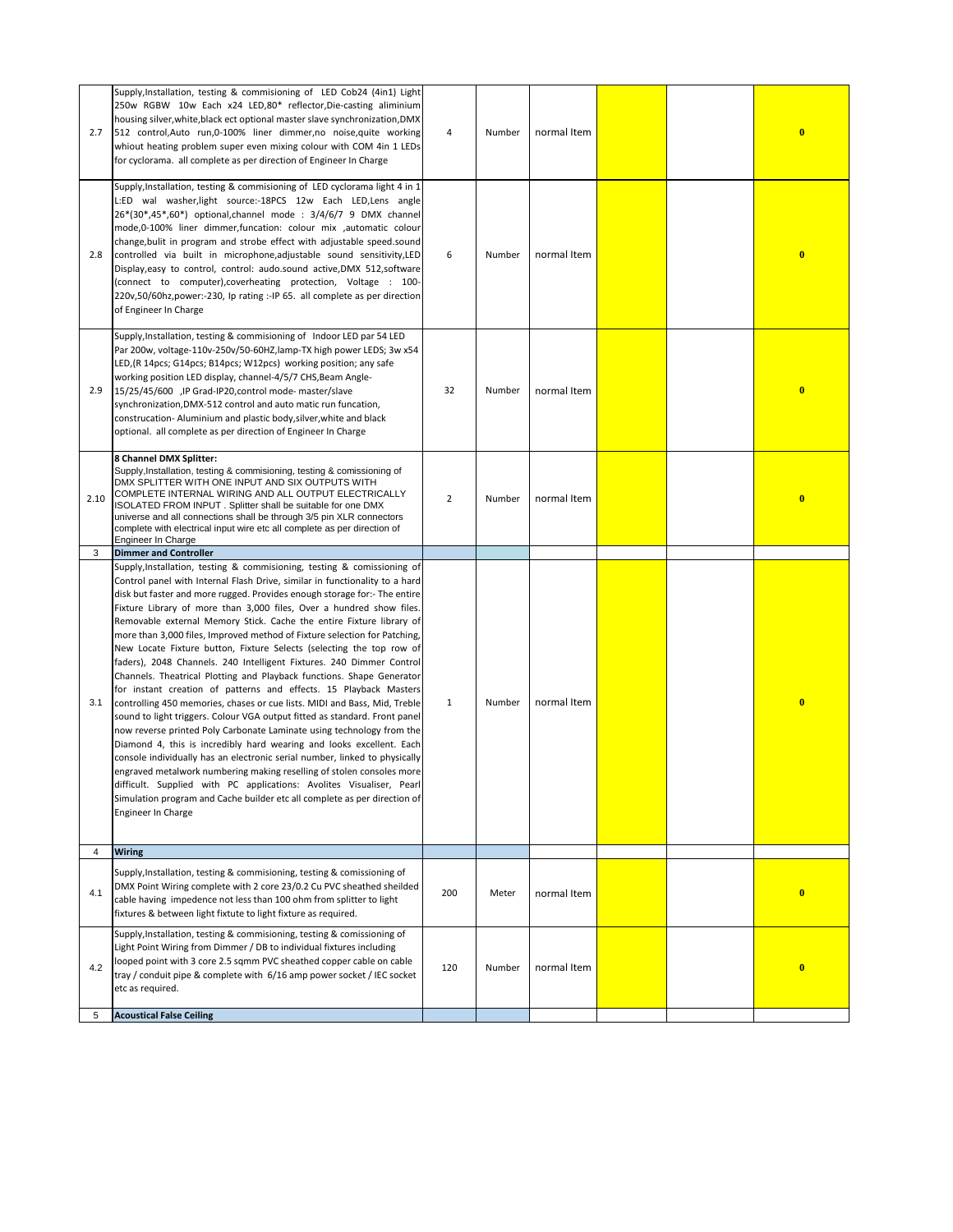| 5.1            | PROVIDING & FIXING GYPSUM BOARD CEILING AND BULKHEAD, as<br>marked in the drawings, consisting of GI perimeter channels of size<br>0.55mm thick (having one flange of 20mm and another flange of 30mm<br>and a web of 27mm) along with perimeter of ceiling, screw fixed to brick<br>wall/ partition with the help of nylon sleeves and screws, at 610mm c/c.<br>Then suspending GI intermediate channels of size 45mm (0.9mm thick<br>with 2 flanges of 15mm each) from the soffit at 1220mm c/c with ceiling<br>angles of width 25mm x 10mm x 0.55mm thick fixed to soffit with GI cleats<br>and steel expansion fasteners. Ceiling section of 0.55mm thickness<br>having knurled web of 51.5mm and two flanges of 26mm each with lips of<br>10.5mm are then fixed to the intermediate channel with the help of<br>connecting clips and in a direction perpendicular to the intermediate<br>channel at 457mm c/c. 12.5mm tapered egge gypboard (confirming to IS:<br>2095-1996: Part-I) is then screw fixed to ceiling section with 25mm<br>drywall screws at 230mm c/c. Screw fixing is done mechanically with<br>drilling machine with suitable attachment. & all complete as per direction<br>ofEngineer In Charge                                                                                                                        | 15  | SQM   | normal Item |  | $\bf{0}$                |
|----------------|------------------------------------------------------------------------------------------------------------------------------------------------------------------------------------------------------------------------------------------------------------------------------------------------------------------------------------------------------------------------------------------------------------------------------------------------------------------------------------------------------------------------------------------------------------------------------------------------------------------------------------------------------------------------------------------------------------------------------------------------------------------------------------------------------------------------------------------------------------------------------------------------------------------------------------------------------------------------------------------------------------------------------------------------------------------------------------------------------------------------------------------------------------------------------------------------------------------------------------------------------------------------------------------------------------------------------------------------|-----|-------|-------------|--|-------------------------|
| 5.2            | PROVIDING & FIXING WOOD-VENEER FALSE CEILING:<br>Providing and fixing vineer finish wooden false ceiling, as marked in the<br>drawings. The suspension system comprises of aluminium hollow pipe<br>section 50mmx50mmx3mm frames forming grid of 600mmx600mm.The<br>susppended aluminium frame shall rest on aluminium angle 50mm X<br>75mm at perimeter fixed on the Brick masonry wall/RCC. The aluminium<br>frame shall be hanged from the ceiling with suspender rod of 10mm dia<br>threaded MS rod all complete & inclusive of cleats, bolts, washers,<br>cutting, hoisting etc. all complete.<br>The 12mm MR grade commercial ply to be fixed on aluminium Frame in<br>the bottom with screws properly, and 4mm thick wooden colour approved<br>veneer shall be fixed on commercial ply as per pattern shown in the<br>detailed drawing, The veneer shall be duly finished with two or more coat<br>of melamine polish to the satisfaction of Engineer-in-charge.                                                                                                                                                                                                                                                                                                                                                                        | 75  | SQM   | normal Item |  | $\bf{0}$                |
| 6              | <b>Auditorium Flooring</b>                                                                                                                                                                                                                                                                                                                                                                                                                                                                                                                                                                                                                                                                                                                                                                                                                                                                                                                                                                                                                                                                                                                                                                                                                                                                                                                     |     |       |             |  |                         |
| 6.1            | Provinding & Fixing of Loop pile Carpet Flooring of approved color<br>/shade/pattern made up of 100%pp with total height of 6mm. Pile weight<br>not less than 650 gsm and total weight not less than 1750 gsm including<br>pvc edge profile etc. The underlayer thermosheet (8mm) of supreme<br>make or equivalent shall be laid with SR505 grade adhesive. The quoted<br>rate shall be inclussive of surface preparation including making good the<br>undulation in the base surfacemaking the surface in line and level, etc all<br>complete as per direction of Engineer In Charge.                                                                                                                                                                                                                                                                                                                                                                                                                                                                                                                                                                                                                                                                                                                                                         | 550 | SQM   | normal Item |  | $\bf{0}$                |
| 6.2            | PROVIDING & FIXING OF 25MM HDF SKIRTING of 100mm with<br>laminate of approved color suede finish, flush in line with the fabric<br>paneling. The top of the skirting to have a 12mm x 12mm groove,<br>polished black and melamine for dust protection. (in running meter)                                                                                                                                                                                                                                                                                                                                                                                                                                                                                                                                                                                                                                                                                                                                                                                                                                                                                                                                                                                                                                                                      | 250 | Meter | normal Item |  | $\bf{0}$                |
| 6.3            | providing & fixing of edge guard, anti slip step profile, corner guards etc<br>(complete with their fixing detals, screws, grips etc all inclISIve)                                                                                                                                                                                                                                                                                                                                                                                                                                                                                                                                                                                                                                                                                                                                                                                                                                                                                                                                                                                                                                                                                                                                                                                            | 236 | Meter | normal Item |  | $\mathbf{0}$            |
| $\overline{7}$ | <b>STAGE FLOORING (Basework)</b><br>Providing & Fixing 2"x3" second class teak wood gridwork base for<br>stage floor, filled with fine river sand and covered with 12mm thick ISI<br>marked BWR grade waterproof ply for auditorium stage flooring. Note:<br>Rate is including labour, wood cost & base preparation as reg and sand<br>filling etc. etc. all complete as per direction of Engineer In Charge.                                                                                                                                                                                                                                                                                                                                                                                                                                                                                                                                                                                                                                                                                                                                                                                                                                                                                                                                  |     |       |             |  |                         |
| 7.1            | Wood work in grid                                                                                                                                                                                                                                                                                                                                                                                                                                                                                                                                                                                                                                                                                                                                                                                                                                                                                                                                                                                                                                                                                                                                                                                                                                                                                                                              | 2   | Cum   | normal Item |  | $\bf{0}$                |
| 7.2            | 12mm thick Ply of BWR grade                                                                                                                                                                                                                                                                                                                                                                                                                                                                                                                                                                                                                                                                                                                                                                                                                                                                                                                                                                                                                                                                                                                                                                                                                                                                                                                    | 265 | SQM   | normal Item |  | $\bf{0}$                |
| 7.3            | Sand filling                                                                                                                                                                                                                                                                                                                                                                                                                                                                                                                                                                                                                                                                                                                                                                                                                                                                                                                                                                                                                                                                                                                                                                                                                                                                                                                                   | 15  | Cum   | normal Item |  | $\overline{\mathbf{0}}$ |
| 8<br>8.1       | <b>Work in Stage Area</b><br>Providing & Fixing PARTITION FOR PROSCENIUM<br>side panels and proscenium top, using $50 \times 50 \times 3$ mm MS tubular<br>structure and 12mm thick ISI marked BWR grdae ply topping on both<br>sides, painted as per specifications.<br>Finished on outer (audience) side in 1.5mm thick wood-grained laminates<br>as per approval. etc. all complete as per direction of Engineer In Charge                                                                                                                                                                                                                                                                                                                                                                                                                                                                                                                                                                                                                                                                                                                                                                                                                                                                                                                  | 36  | SQM   | normal Item |  | $\bf{0}$                |
| 8.2            | <b>Wall Treatment:</b><br>WOOD GRAINED SOUND SLATS PANELLING - Providing and Fixing of<br>Channelled laminated sound slats of width 128mm, thickness of 16mm<br>and length 2440 mm, made of a high density fibre board substrate with a<br>laminated finish facing as per the approved shade & finish. The boards<br>shall have a special perforation pattern where the visible surface has a<br>perforation of 2mm width at pitch of 14mm of vIsIble panel / 4mm width at<br>pitch of 28mm vIsIble panel each. The panels shall provide a minimum<br>humidity resistance of RH70. The edges of the panels shall be "tongue-<br>and-grooved" to receive special clips for installation. The panels shall be<br>mounted on aluminium splines using clips.<br>The back of the perforated panel shall have sound absorbing non-woven<br>acoustical fleece. of 0.2mm for providing Sound absorption via the<br>acoustic impedance method. The Panels are to be fixed on GI framework<br>as recommended by the manufacturer with screw fixed horizontal /<br>vertical to wall at every 600mm c/c with centre & edge bracket in tongue<br>& groove system on GI framework. The end panel / edges to have wood<br>beading in matching finish. The cavity of framework should be inserted<br>with 50mm thick rock wool insulation of density 24kg/cum. | 625 | SQM   | normal Item |  | $\bf{0}$                |